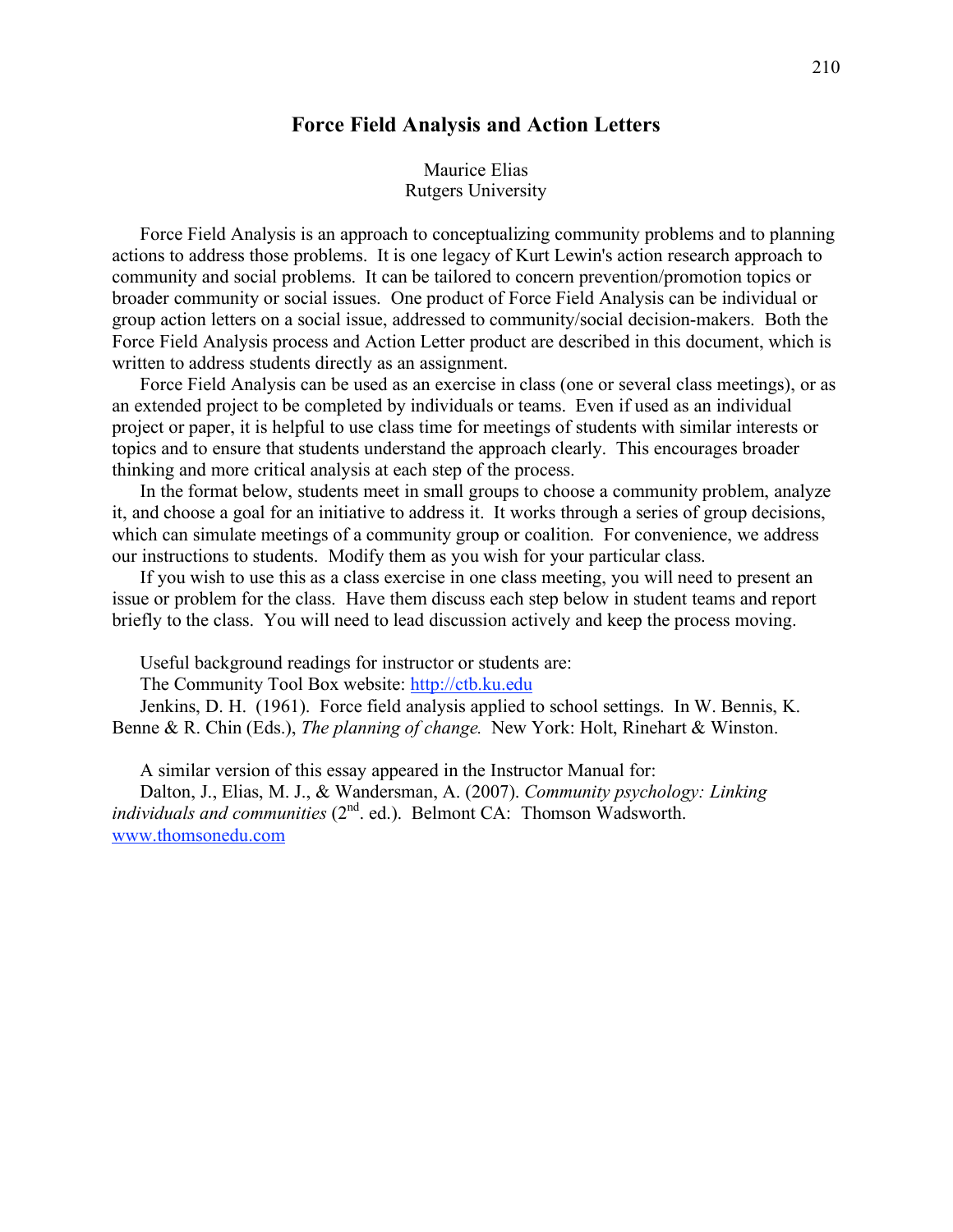#### **FORCE FIELD ANALYSIS: A SEVEN-STEP PROCESS**

This Force Field Analysis Exercise is designed as a simulation of a series of community meetings, to build skills in focused thinking, group interaction, and positive movement regarding a problem or issue of genuine concern. The process of carrying out a Force Field Analysis simulates many of the dynamics involved in actual community work. Each step below is designed for small groups of students. For instance, imagine yourselves as a community group or coalition meeting to address a community or social issue.

## **Step 1: Selecting a Community Problem and Context**

Choose a community problem or issue of interest to the group as a whole. We suggest choosing an issue with which at least some members have direct experience or knowledge.

Choose a community problem or issue that you care about, and that you are genuinely committed to finding ways to foster positive change. If citizens' commitment to change is not genuine, community problems soon appear impossible to address. In addition, Force Field Analysis is much more fun if you choose an issue you care about!

In this project, you will focus on the problem in terms of multiple ecological levels of analysis, not merely at the individual level.

Here are some general categories of issues: illness and health, homelessness, drug abuse (including alcohol and tobacco), domestic violence, sexual assault, child abuse and neglect, violence among youth, elder abuse, poverty, environmental problems, access to child care, the impact of divorce, and issues of injustice such as racism or sexism.

You may list a few possible choices, then choose one. Your final choice of community problem should be specific and tangible; for instance, binge drinking among college students.

Write your choice of community problem here.

Next, choose a community where this problem occurs. At least some members of the group, preferably all, need to be personally familiar with this community. Your team may discuss several communities if you are prepared to discuss how their differences affect the problem.

Write your choice of community here.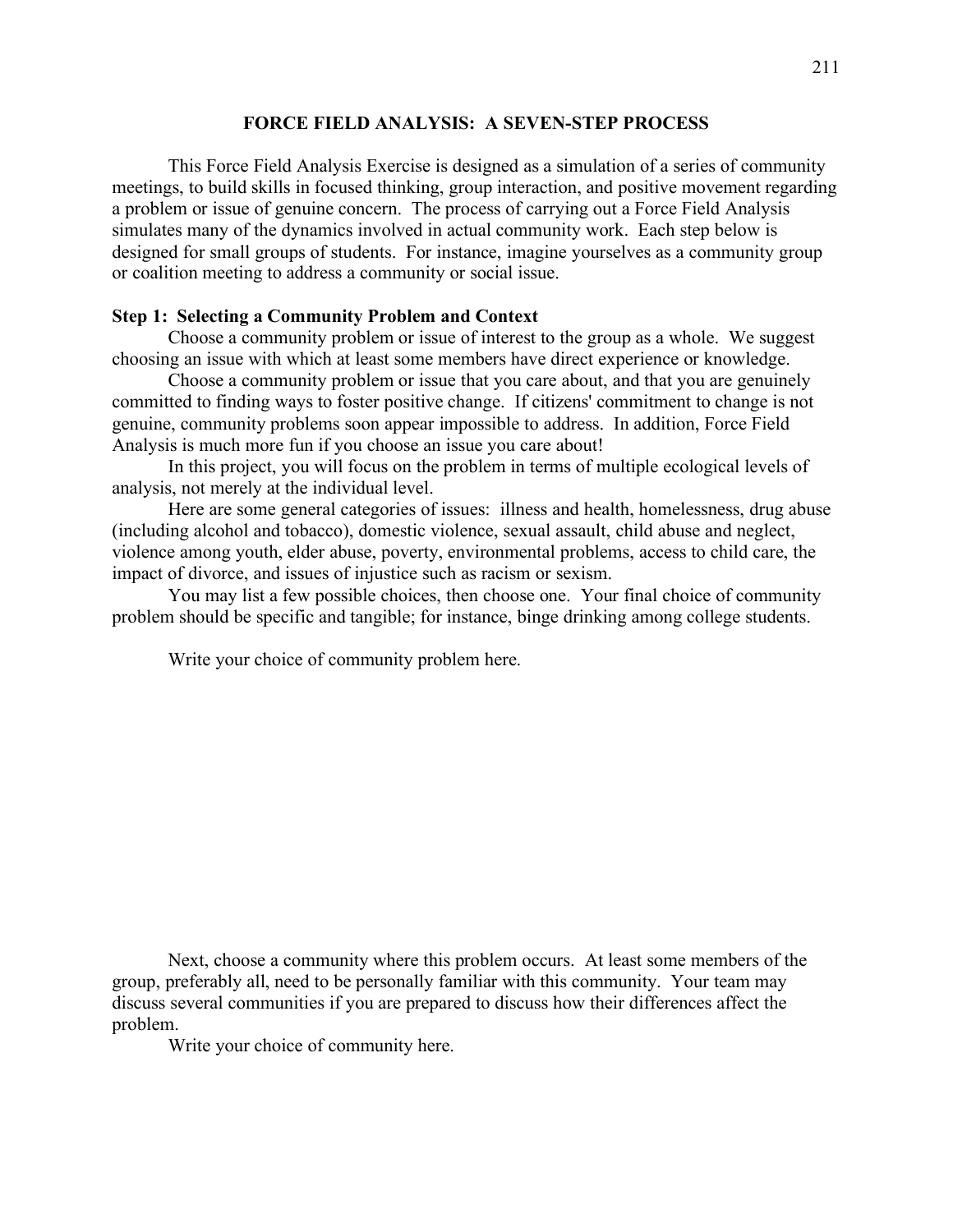# **Step 2: Describing the Problem**

Describe the community problem in specific detail. Avoid blaming individuals for the problem. The more specific you can be about the people affected by the problem, and about the community context, the better you can devise useful responses to the problem.

If possible, talk with people or groups who are experiencing the problem or affected by it in their own lives.

Write answers below for these questions:

- What is the community context of the problem? For instance, is the community rural, urban, suburban, or other? What is its racial and ethnic makeup? What age groups are predominant? Are other community qualities relevant to this problem?
- What behaviors constitute the visible aspects of the problem? When and where do these occur?
- Who is involved in or directly affected by this problem? How could those affected by the problem be described in terms of age, gender, socioeconomic status, race, ethnicity, or other dimensions of human diversity?
- What else is important to know about the problem?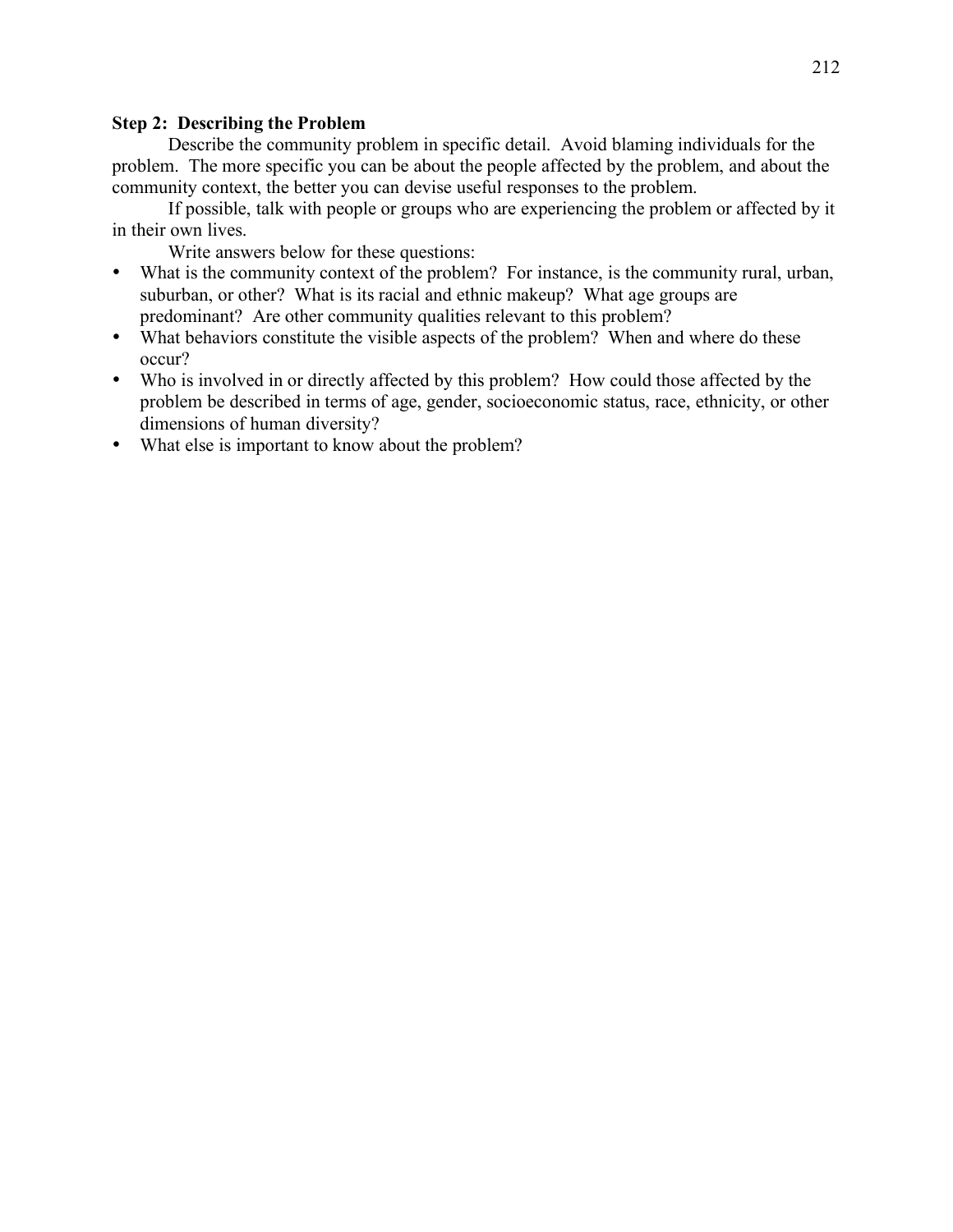# **Step 3: Identifying Root Causes of the Problem**

Understanding a community problem involves understanding something about its causes. A good theory of the root causes of a community problem provides a guide to efforts to prevent or lessen that problem.

"Root causes" are the most basic, most significant causes of a problem. Some may be individual factors, but others are factors at higher levels of analysis, such as organizational, locality, or macrosystem (e.g., economic and social-political factors).

To identify root causes:

- review the research and scholarly literature on causes, risk and protective factors;
- interview persons in the community, especially those who have experienced the problem directly, not just professionals;
- use the "But Why?" technique in a group or individually.

Briefly, "But Why?" begins with the community problem you defined earlier. Ask yourself: "Why does this problem occur?" Each time you identify a cause of the problem, ask yourself, "But why does that occur?" Keep asking "But Why?" until you arrive at the underlying factors that seem to be roots of the problem. Repeat the procedure as often as needed to identify the **causes of the problem at multiple ecological levels of analysis.** For more information, see Chapter 17 of the Community Tool Box website on the World Wide Web (http://ctb.ku.edu).

Use the space on the rest of this sheet to list causes of the problem, and to discuss and list root causes. Circle those you identify as root causes.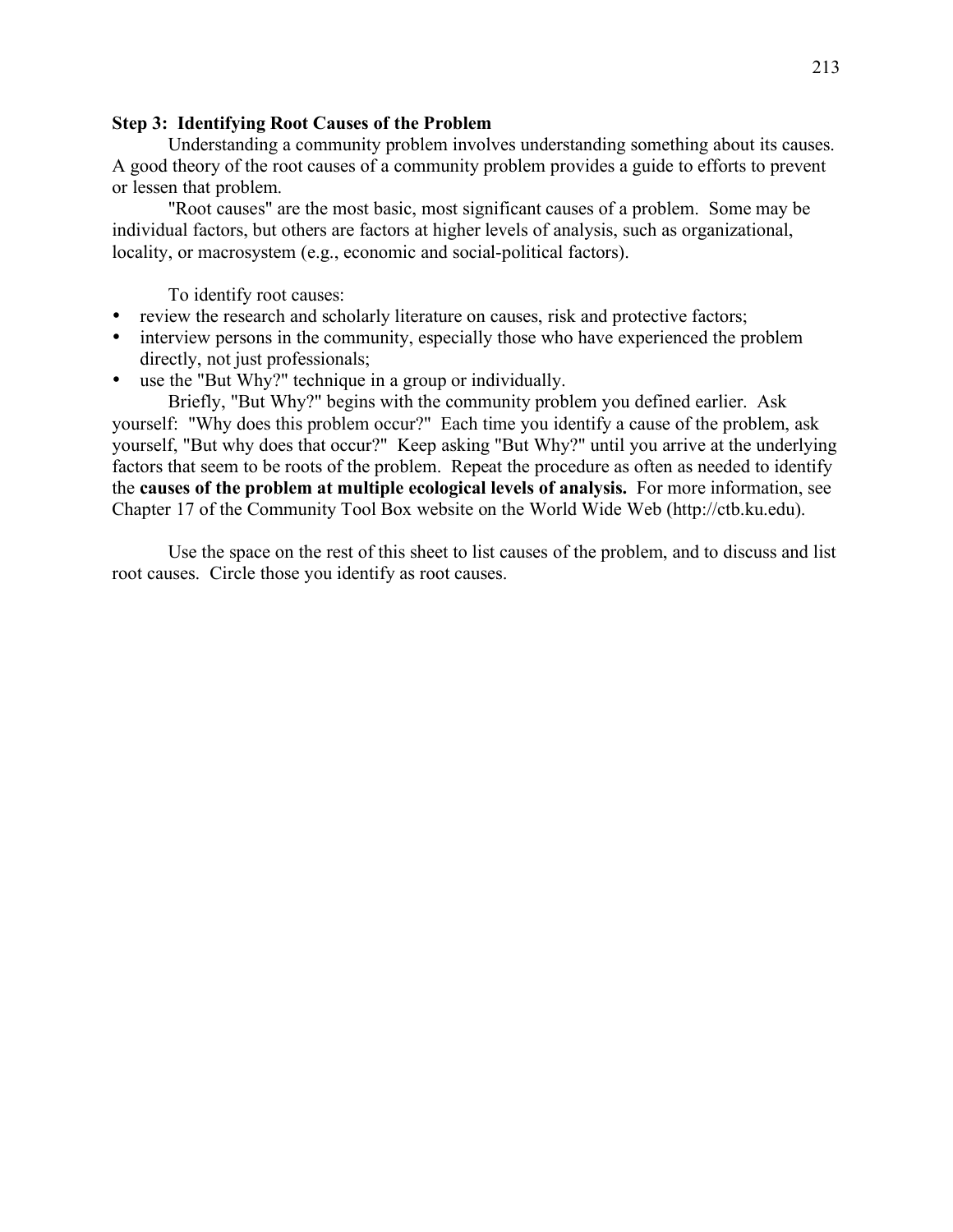# **Step 4: Clarifying a Goal**

From the list of root causes, choose *one* causal factor that you would like to change. Make sure the factor that you pick is changeable, that it can be altered in a constructive way that lessens the problem in your community setting. You may eventually plan to attain this goal with a prevention/promotion program, a social policy, or another action intiative.

Write down the factor your group selected. Make it as specific as possible.

Next, write a **Goal Statement:** a description of how you would like to see this causal factor changed, to resolve or lessen the community problem.

Make your goal **feasible**: something you can imagine happening, but that also would represent a real improvement in the situation in your community setting.

Make your goal **specific**: measurable or identifiable, so that you and others will know when it has been attained.

Write your goal here.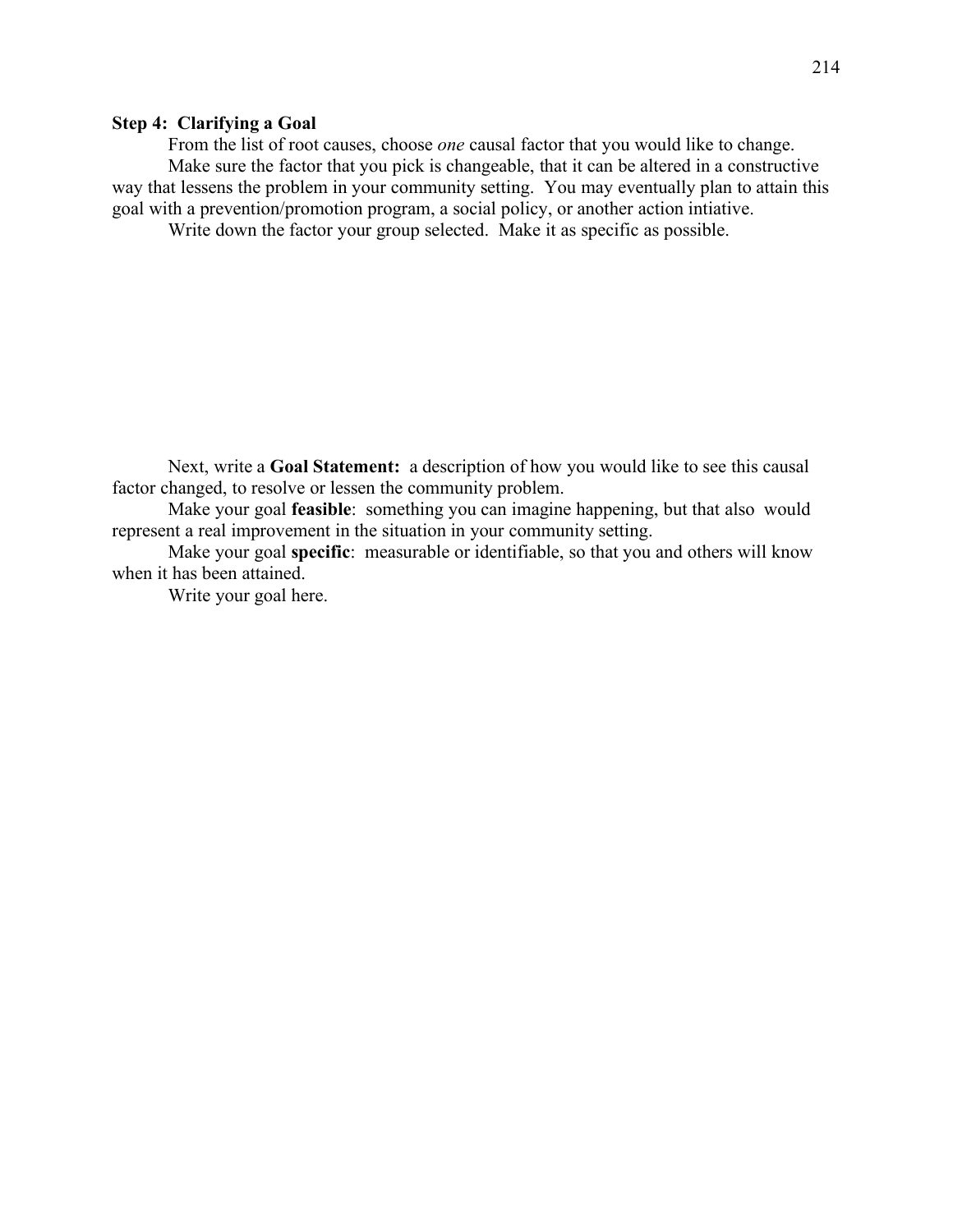## **Step 5: Identifying Driving and Restraining Forces**

This step is the heart of Force Field Analysis.

**Driving Forces** are those that can push your community toward the goal you specified in the previous step. These may be resources such as committed persons, organizations, or funding which can help attain the goal. Driving Forces may also be intangible resources such as a shared sense of community that motivates individuals to work together. Potential driving forces can also be persons or groups who are not now involved, but could be useful in addressing the community problem. However, consider potential driving forces only if you believe that they can be mobilized readily for work on the problem. It is a very human error to overestimate the number or strength of those who agree with you or who will work with you. Be realistic.

**Restraining Forces** are factors that resist or obstruct movement toward the goal situation. These also may be community forces, persons, or organizations. Root causes of a problem are restraining forces. So is resistance to change, a powerful community force. Any group or person who would be threatened in some way by progress toward the goal situation may also be a Restraining Force. Those who oppose your definition of the problem or its causes may also be Restraining Forces. Essentially, Restraining Forces are the factors already present in the community that keep the problem in existence, even if only by ignoring it.

Figure 1 illustrates the relation of driving and restraining forces to the current situation and the goal.

## **FIGURE 1: DRIVING AND RESTRAINING FORCES**

*CURRENT GOAL*

*SITUATION SITUATION*





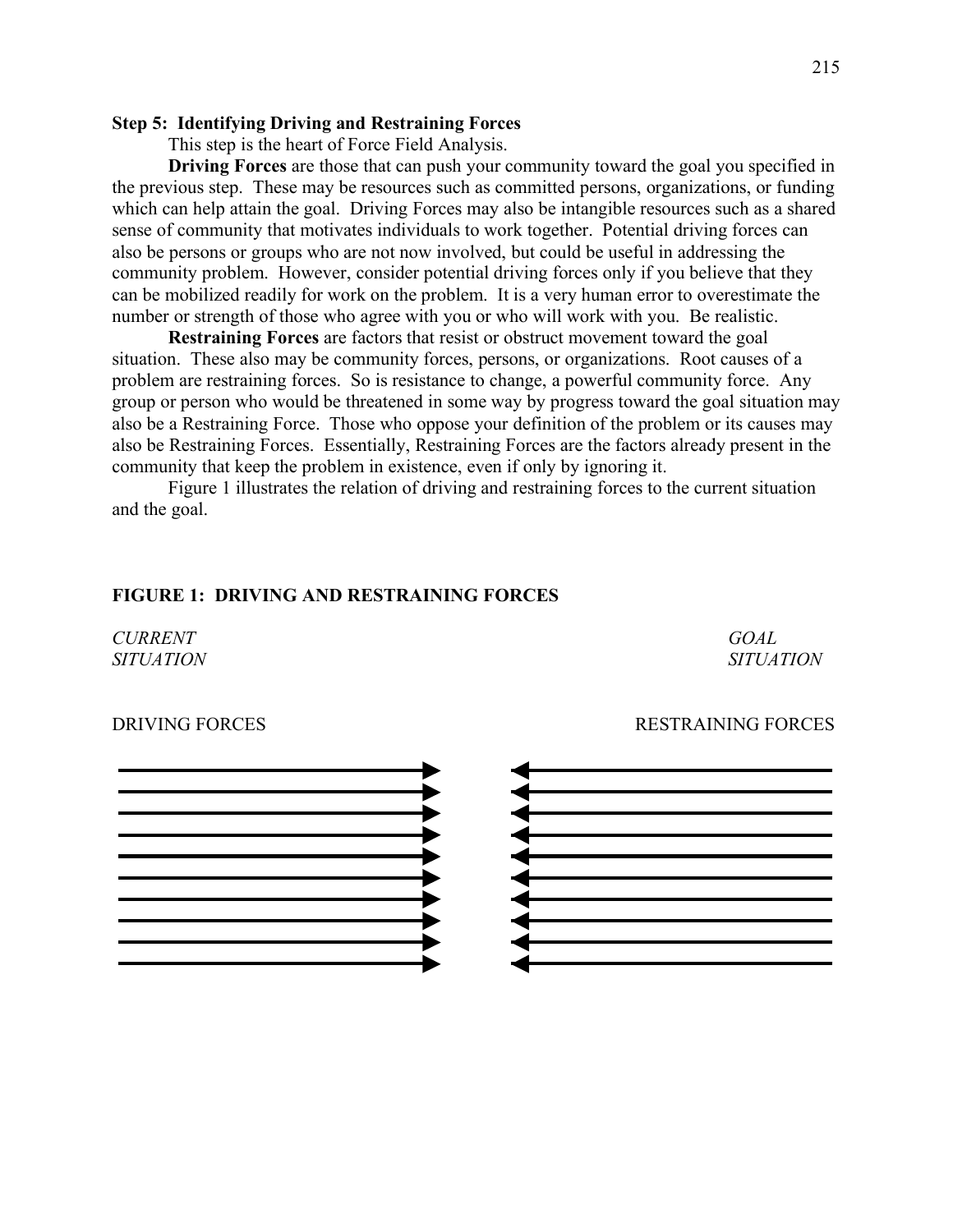On this page, list all the Driving and Restraining Forces your group can identify concerning the community and goal you have chosen.

**DRIVING FORCES** RESTRAINING FORCES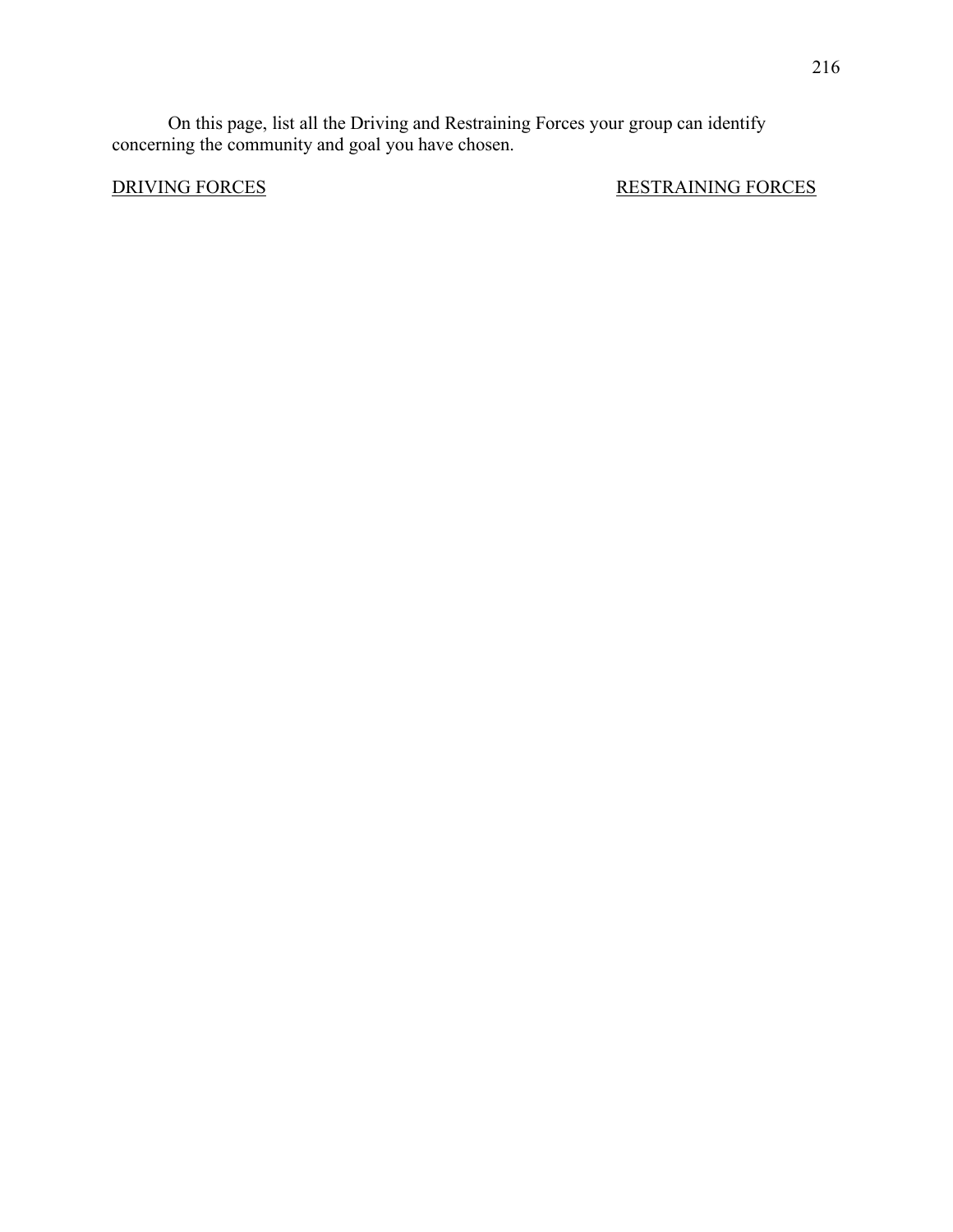#### **Step 6: Prioritizing Driving and Restraining Forces**

Now return to the prior page and choose up to three important Driving Forces for your community to strengthen, in order to attain your goal. These will be the first focus of your action plan. Circle your choices.

Then choose up to three important Restraining Forces for your community to weaken or work around, to attain your goal. These will be the second focus of your action plan. Circle your choices.

#### **Step 7: Action Plan**

When you have prioritized up to three Driving Forces and Restraining Forces for action, you are ready to plan a community initiative to attain your goal by strengthening these Driving Forces, weakening or working around these Restraining Forces, or doing both.

Typically, you will focus on your prioritized list of Restraining Forces. From this list, you will choose one or two of these forces that you can most feasibly reduce. Your Action Plan should describe in detail how your group intends to reduce these Restraining Forces, and thereby impact on the problem situation you identified earlier.

The first part of your Action Plan write-up is the **Action Plan Outline**. This will consist of a 1-2 page single-spaced overview of the overall plan you are proposing. This write-up should give a broad view of what you would like to see happen and how it will take place, and it should reflect a realistic timeline. Think of it as an Executive Summary, Overview, or Flow Chart. You can write it out or use outline form—whatever will allow you to best convey what you are intending.

Either in class, or out of class as a group or via electronic meeting, your group should have a chance to work together to think through this plan as a group.

Also, use the Internet or make other contacts necessary to help you determine (to the extent possible) whether something like what you have been proposing has been tried before. It's not impossible that your Force Field process might take you to some familiar solutions, but these are likely to result in first order change. So, you want to try to reassure yourselves that you are not carrying out something that has recently been tried and has been unsuccessful. Things you learn in this search process often lead to small but important modifications in plans.

The second part of the write-up consists of 1-2 paragraphs that specify the **Community Psychology Concepts** that you have integrated into your Action Plan Outline. This is a very important section, as it gives you a chance to explain principles that may underlie your Outline but not be explicit or obvious. You can draw from the textbook or any related readings for this.

The third part of the Action Plan write-up consists of the **Implementation Start-Up Details**. This will consist of a list of numbered steps that specify exactly what it will take to get your Action Plan started, making no assumptions with regard to time and resources. It takes time to set up meetings, gather resources, obtain funds, design a program, etc. Don't omit any steps; consider your group as the ones who are going to implement the plan. So if there are steps that are necessary but are things you can't accomplish directly, your plan should reflect how you are going to get the resources or support to get done what needs to happen.

As you play out these details, you may find yourself needing to revise aspects of your Action Plan Outline, particularly your timeline. This section should be no less than one singlespaced page but no more than two pages, and it should be in numbered outline form (including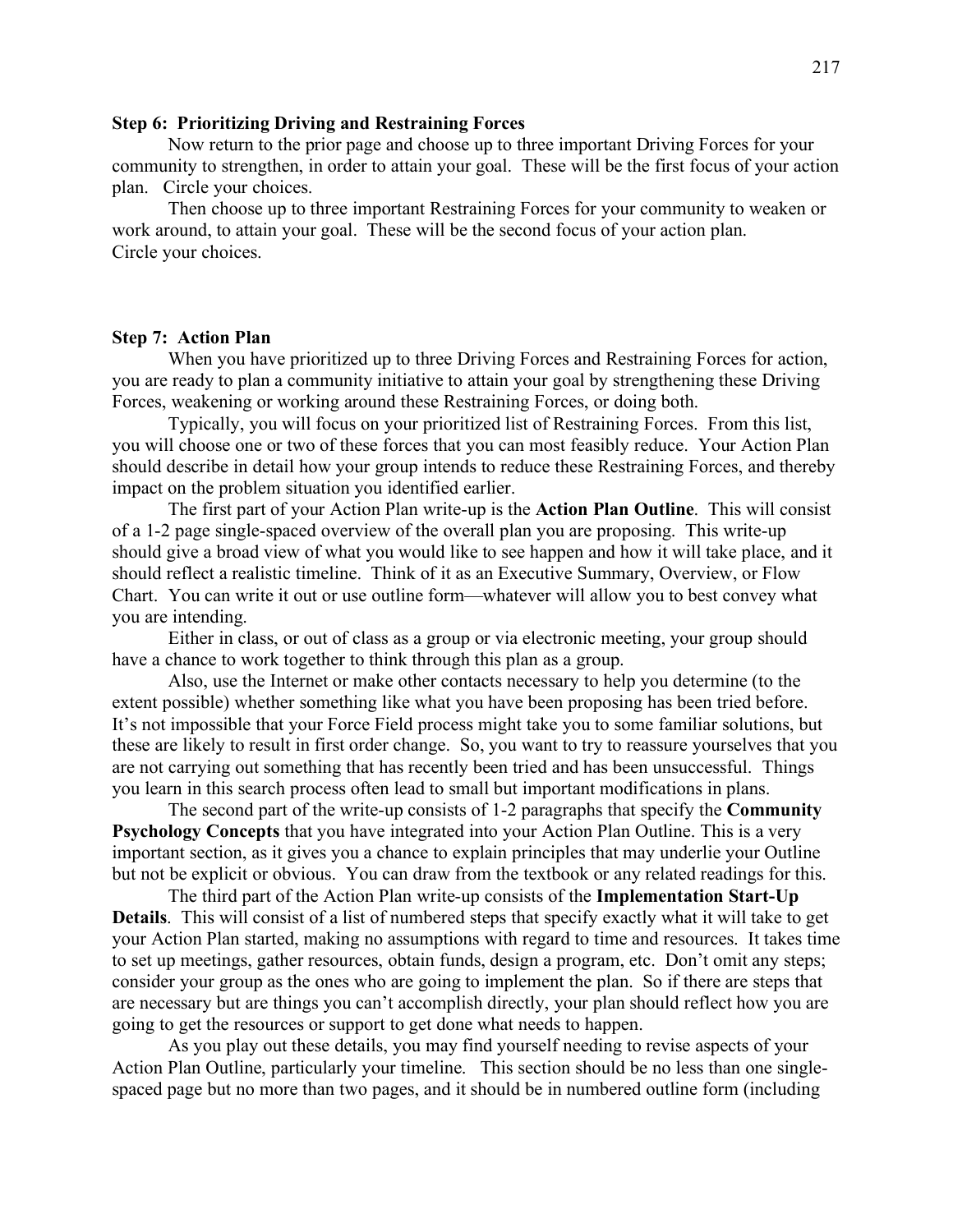the action step, the time required, and who will do it). The reason for the two-page limit is because this is a simulation and you will get the idea about realistic action planning within 1-2 pages. You might not find yourself getting too far into your Action Outline. That's no problem. Just be sure to keep CP concepts, principles, and values in mind and don't allow yourself to compromise these in the name of expedience, just to get the plan done. Expedience is what often dooms social action plans and leads to first-order change efforts that allow problems to persist.

The next part of the write-up is the **Analysis of Obstacles**. For each step corresponding to each number of your Implementation Details, you should provide an analysis of the obstacles to it and propose ideas to get around those obstacles. If you find that there are significant flaws in your plan, or that the obstacles identified seem highly difficult to overcome, that is not a serious problem. Your realistic, honest analysis is required here. The best outcome is when you and your team, not someone else, discovers the obstacles. Realistic and creative planning around obstacles is an essential part of the Force Field Analysis process.

Finally, you should provide a brief overview of an **Evaluation of your Overall Plan**. It should address the question, "How will you know that the goals of your plan have been attained?" What will have changed to let you know that you are being successful? What indicators will be useful to you? Here, you can look at the research methods and designs in Chapters 3, 4 and 14 of the textbook to help you figure out appropriate ways to determine whether your actions have been successful, and, in the spirit of action research, where they might be falling short and require revision/rethinking.

The Community Tool Box website is a valuable resource for this planning (http://ctb.ku.edu).